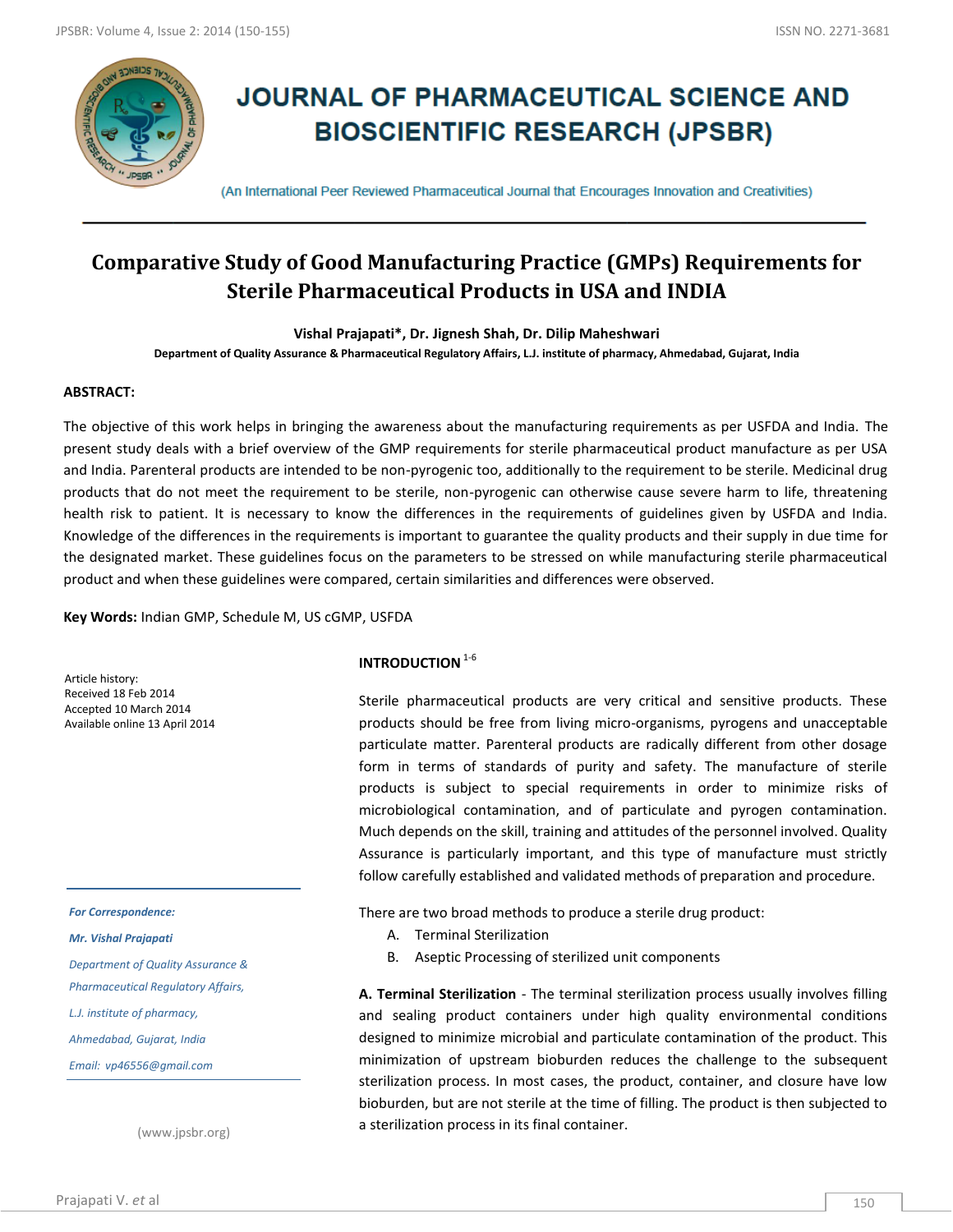#### There are various methods of terminal sterilization including:

- Moist heat sterilization
- Dry heat sterilization
- Steam sterilization
- Gas sterilization

**B. Aseptic Processing** - Aseptic processing presents a higher risk of microbial contamination of the product than terminal sterilization. In an aseptic filling process, the drug product, containers and closures are sterilized separately and then brought together under an extremely high quality environmental condition designed to reduce the possibility of a non-sterile unit. Aseptic processing involves more variables than terminal sterilization. Any manual or mechanical manipulation of the sterilized drug, containers, or closures prior to or during aseptic filling and assembly poses the risk of microbial contamination.

## **COMPARATIVE STUDY GMPs REQUIREMENTS FOR THE MANUFACTURING OF STERILE PRODUCTS ARE DISCUSSED BELOW 2-6 :**

#### **1. CLEAN AREA CLASSIFICATION**

Production of sterile products should be carried out in a clean environment with a limit for the environmental quality of particulate and microbial contamination. Clean areas for the production of sterile products are classified into different grades discussed below:

#### **TABLE 1: COMPARISON OF CLEAN AREA CLASSIFICATION 2-3**

| <b>Indian GMP</b> | US cGMP           |
|-------------------|-------------------|
| Grade A           | Class 100         |
| Grade B           | <b>Class 1000</b> |
| Grade C           | Class 10,000      |
| Grade D           | Class 100,000     |

Two clean areas are of particular importance to sterile drug product quality: the critical area and the supporting clean areas associated with it.

#### **Critical Area (Class 100)**

Activities conducted in such areas include manipulations (e.g., aseptic connections, sterile ingredient additions) of sterile materials prior to and during filling and closing operations.

#### **Supporting Clean Areas**

Many support areas function as zones in which non sterile components, formulated products, in-process materials, equipment, and container/closures are prepared, held, or transferred.

#### **Indian GMP:**

#### **TABLE 2: AIRBORNE PARTICULATE CLASSIFICATION FOR MANUFACTURE OF STERILE PRODUCT <sup>2</sup>**

| Grade | At rest           |        |                                                          | In               |
|-------|-------------------|--------|----------------------------------------------------------|------------------|
|       |                   |        |                                                          | <b>Operation</b> |
|       | equal to or above |        | Maximum number of permitted particles per m <sup>3</sup> |                  |
|       | $0.5 \mu m$       | 5 µm   | $0.5 \mu m$                                              | $5 \mu m$        |
| А     | 3520              | 29     | 3500                                                     | 29               |
| В     | 35,200            | 293    | 3,52,000                                                 | 2,930            |
| C     | 3,52,000          | 2,930  | 35,20,000                                                | 29,300           |
| D     | 35,20,000         | 29,300 | Not                                                      | Not defined      |
|       |                   |        | defined                                                  |                  |

#### **TABLE 3: TYPES OF OPERATION TO BE CARRIED OUT <sup>2</sup>**

| Grade | Types of operation for aseptic preparation |
|-------|--------------------------------------------|
| А     | Aseptic preparation and filling            |
| R     | Background room conditions for activities  |
|       | requiring grade A                          |
| C     | Preparation of solution to be filtered     |
|       | Handling of components after washing       |

**US cGMP:**

#### **TABLE 4: AIR CLASSIFICATION <sup>3</sup>**

| <b>Clean Area</b><br><b>Classification</b><br>$(0.5 \mu m)$<br>particles/ft <sup>3</sup> ) | ISO<br><b>Designation</b> | $\geq 0.5$ µm<br>particles/m <sup>3</sup> |
|--------------------------------------------------------------------------------------------|---------------------------|-------------------------------------------|
| 100                                                                                        | 5                         | 3,520                                     |
| 1000                                                                                       | 6                         | 35,200                                    |
| 10,000                                                                                     | 7                         | 352,000                                   |
| 100,000                                                                                    | 8                         | 35,20,000                                 |

#### **Clean Area Separation**

An essential part of contamination prevention is the adequate separation of areas of operation. To maintain air quality, it is important to achieve a proper airflow from areas of higher cleanliness to adjacent less clean areas. A positive pressure differential of at least 10-15 Pascal should be maintained.

#### **2. MICROBIAL MONITORING**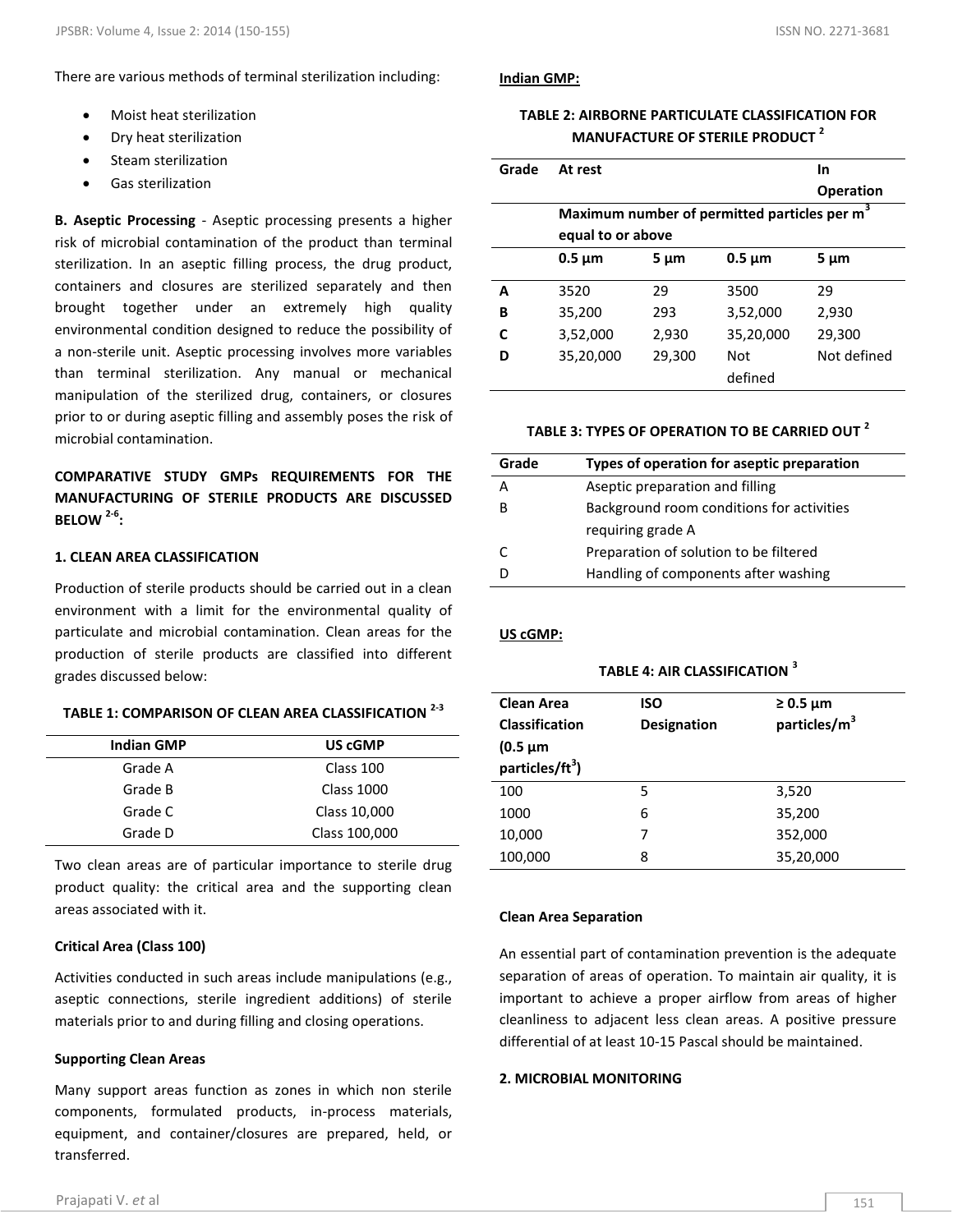## **TABLE 5: MONITORING PARAMETERS 2-3**

| <b>PARAMETER</b>                 | <b>INDIA</b> | <b>USA</b>            |
|----------------------------------|--------------|-----------------------|
| Pressure                         | 15 Pascal    | $10 - 15$ Pascal      |
| differential B/N                 |              |                       |
| clean room                       |              |                       |
| <b>HFPA</b> filter               | Yearly       | Twice a year          |
| integrity testing                |              |                       |
| Particulate<br>monitoring in air | 6 monthly    | Each production shift |
| Air change rate                  | 6 monthly    | Each production shift |
| Air pressure                     | Daily        | Each production shift |
| differential                     |              |                       |
| Time &                           | Daily        | Each production shift |
| temperature                      |              |                       |

#### **Indian GMP:**

## **TABLE 6: RECOMMENDED LIMIT FOR MICROBIAL MONITORING OF CLEAN AREA "IN OPERATION" <sup>2</sup>**

| Grade | Air<br>sample<br>ctu/m <sup>2</sup> | <b>Settle</b><br>plates<br>(Dia. 90<br>mm)<br>cfu/2 hrs. | <b>Contact</b><br>plates<br>(dia. 55 mm)<br>cfu/plate | Glove<br>points<br>(five<br>fingers)<br>cfu/glove |
|-------|-------------------------------------|----------------------------------------------------------|-------------------------------------------------------|---------------------------------------------------|
| A     | $<$ 1                               | $<$ 1                                                    | <1                                                    | $<$ 1                                             |
| B     | 10                                  | 5                                                        | 5                                                     | 5                                                 |
| C     | 100                                 | 50                                                       | 25                                                    |                                                   |
| D     | 500                                 | 100                                                      | 50                                                    |                                                   |

#### **US cGMP:**

| TABLE 7: MICROBIAL MONITORING $^{\rm 3}$ |
|------------------------------------------|
|------------------------------------------|

| <b>Clean Area</b><br><b>Classification</b> | <b>ISO</b><br>Designation | Microbiological<br><b>Active Air</b><br><b>Action Levels</b><br>(cfu/m <sup>3</sup> ) | Microbiological<br><b>Settling Plates</b><br><b>Action Levels</b><br>(Dia. 90mm;<br>cfu/4 hrs.) |
|--------------------------------------------|---------------------------|---------------------------------------------------------------------------------------|-------------------------------------------------------------------------------------------------|
| 100                                        | 5                         | 1                                                                                     | 1                                                                                               |
| 1000                                       | 6                         | 7                                                                                     | 3                                                                                               |
| 10,000                                     | 7                         | 10                                                                                    | 5                                                                                               |
| 100,000                                    | 8                         | 100                                                                                   | 50                                                                                              |

#### **3. BUILDINGS & PREMISES**

#### **Indian GMP:**

The building shall be built on proper foundation with standardized materials to avoid cracks in critical areas like aseptic solution preparation, filling and sealing rooms. Walls, floors and ceiling should be impervious, non-shedding, nonflaking and non-cracking. Flooring should be unbroken and provided with a cove both at the junction between the wall and the floor as well as the wall and ceiling.

#### **US cGMP:**

Adequate design features include seamless and rounded floor to wall junctions as well as readily accessible corners. Floors, walls, and ceilings should be constructed of smooth, hard surfaces that can be easily cleaned. Ceilings and associated HEPA filter banks should be designed to protect sterile materials from contamination.

#### **4. PERSONNEL**

#### **Indian GMP:**

The manufacture shall be conducted under the direct supervision of competent technical staff with prescribed qualifications and practical experience in the relevant dosage and/or active pharmaceutical products.

#### **US cGMP:**

Appropriate training should be conducted before an individual is permitted to enter the aseptic manufacturing area. After initial training, personnel should participate regularly in an ongoing training program. Some of the techniques aimed at maintaining sterility of sterile items and surfaces include:

- a) Contact sterile materials only with sterile instruments
- b) Move slowly and deliberately
- c) Keep the entire body out of the path of unidirectional airflow
- d) Approach a necessary manipulation in a manner that does not compromise sterility of the product
- e) Maintain Proper Gown Control

#### **5. EQUIPMENT**

#### **Indian GMP:**

The special equipment required for manufacturing sterile products includes component washing machines, steam sterilizers, dry heat sterilizers, membrane filter assemblies, manufacturing vessels, blenders, liquid filling machines, powder filling machines, sealing and labeling machines, vacuum testing chambers, inspection machines, lyophilisers, pressure vessels etc. suitable and fully integrated washing sterilizing filling lines may be provided, depending upon the type and volume of activity.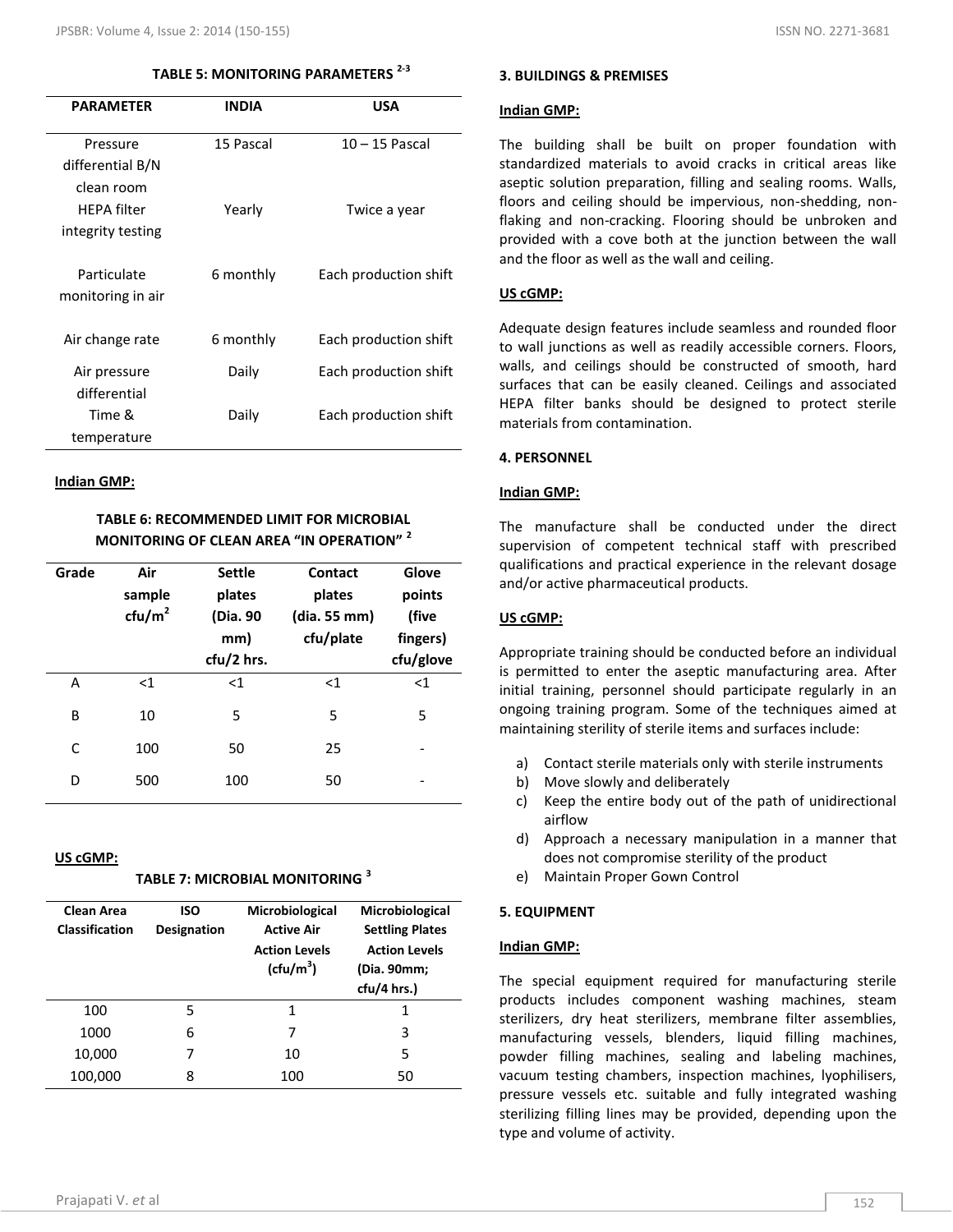#### **US cGMP:**

Under the CGMP regulations, equipment must be qualified, calibrated, cleaned, and maintained to prevent contamination and mix-ups. The CGMP regulations place as much emphasis on process equipment as on testing equipment while most quality systems focus only on testing equipment.

#### **6. FILTRATION (MEMBRANE)**

#### **Indian GMP:**

Solutions for Large Volume Parenterals shall be filtered through a non-fibre releasing, sterilizing grade cartridge/membrane filter of nominal pore size of 0.22  $\mu$  for aseptic filling whereas  $0.45 \mu$  porosity shall be used for terminally sterilized products.

A second filtration using another  $0.22 \mu$  sterilizing grade cartridge/membrane filter shall be performed immediately prior to filling.

Gases coming in contact with the sterile product shall be filtered through two 0.22  $\mu$  hydrophobic filters connected inseries.

#### **US cGMP:**

Non-fiber releasing filter of 0.22  $\mu$  maximum mean porosity of 0.45  $\mu$  shall be used in the manufacture, processing, or packing of these injectable drug products

Use of asbestos containing filters requires U.S. FDA approval.

Membrane filters can be used to filter a compressed gas to meet an appropriate high-quality standard.

Use of hydrophobic filters, as well as application of heat to these filters where appropriate, prevents problematic moisture residues.

#### **7. MANUFACTURING PROCESS**

#### **Indian GMP:**

Manufacture of sterile products shall be carried out only in areas under defined conditions. Special care shall be exercised while filling products in powder form so as not to contaminate the environment during transfer of powder to filling machinehopper.

- Blow/fill/seal technology
- Form/fill/seal technology
- Terminally sterilized products
- **•** Sterilization

## **US cGMP:**

- Blow-fill- seal technology
- Sterilization
- Aseptic processing isolators

#### **A. Form-Fill-Seal technology**

Form-Fill-Seal units are specially built automated machines in which through one continuous operation, containers are formed from thermoplastic granules, filled and then sealed.

#### **B. Blow-Fill-Seal technology**

BFS system is widely used & accepted by USFDA. This system is reported to achieve contamination rate below 0.1%. Blow, fillseal units are machines in which containers are moulded / blown (pre-formed) in separate clean rooms, by noncontinuous operations.

#### **C. Aseptic Processing Isolators**

Aseptic processing using isolation systems separate the external clean room environment from the aseptic processing line and minimize its exposure to personnel**.** Pressure differential, glove integrity, and protection of the transfer (i.e., entry, exit) ports are key elements for the isolators.

#### **8. VALIDATION OF ASEPTIC PROCESSING & STERILIZATION**

#### **Indian GMP:**

Equipment for critical processes like aseptic filling and sterilizers shall be suitably validated according to a written program before putting them to use. All the sterilization process shall be appropriately validated. The validity of the process shall be verified at regular intervals, but at least annually.

#### **US cGMP:**

#### A. Process Simulation:

- 1. Study design
- 2. Frequency & number of run
- 3. Duration of run
- 4. Size of run
- 5. Line speed
- 6. Environmental condition
- 7. Media
- 8. Incubation & Examination of Media-Filled unit
- 9. Interpretation of test result
- B. Filtration efficacy

C. Sterilization of equipment, containers & closures:

- 1. Qualification & Validation
- 2. Equipment controls & Instrument Calibration

#### **9. STERILITY TEST**

#### **Indian GMP:**

Each lot of finished product shall be filled in one continuous operation. In each case, where one batch is filled in using more than one operation, each lot shall be tested separately for sterility and held separately till sterility test results are known.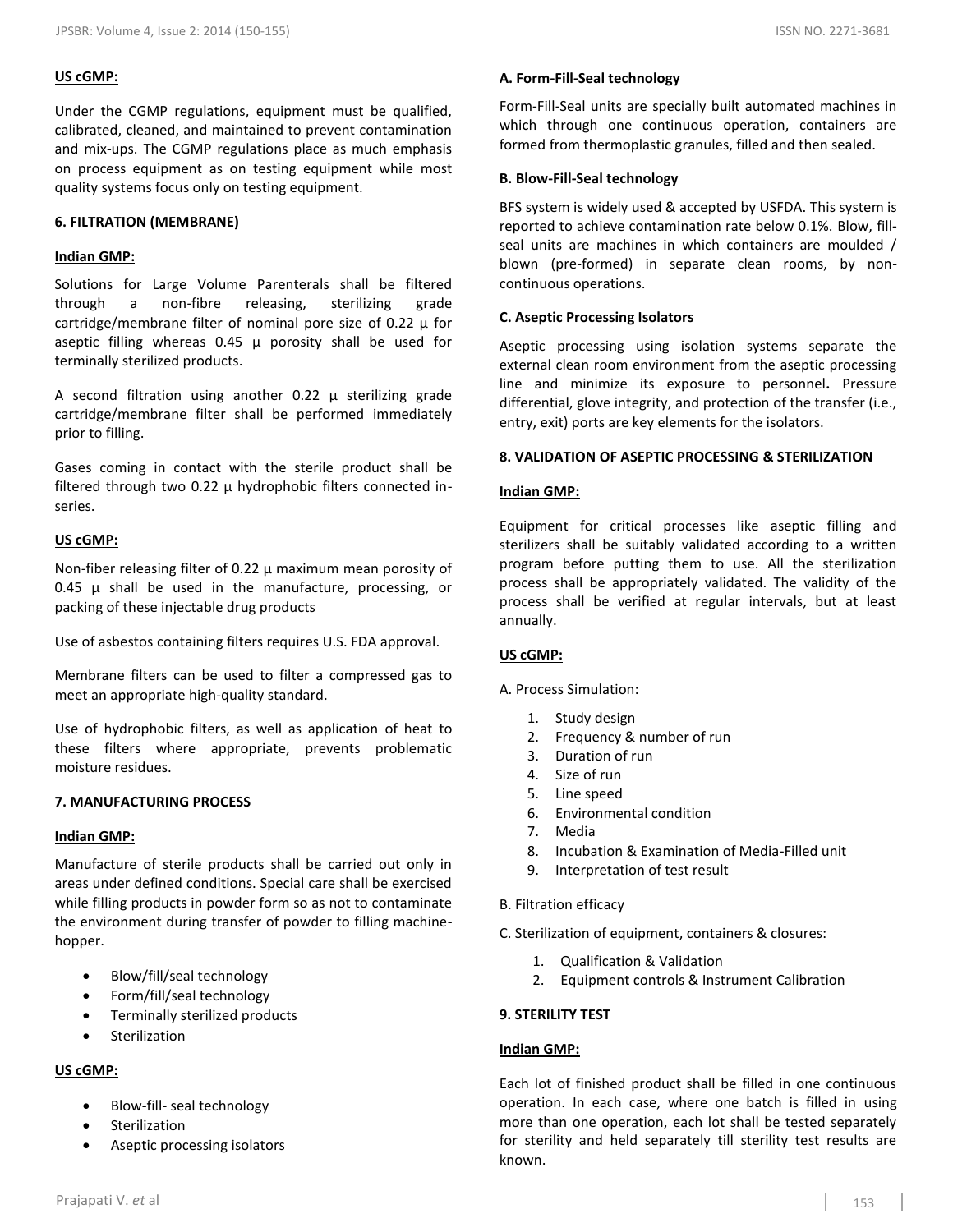## **US cGMP:**

Certain aspects of sterility testing are of particular importance, including control of the testing environment, understanding the test limitations, and investigating manufacturing systems following a positive test. The testing laboratory environment should employ facilities and controls comparable to those used for aseptic filling operations. The use of isolators for sterility testing minimizes the chance of a false positive test result.

Sterility test includes following:

- A. Microbiological laboratory controls
- B. Sampling and Incubation

C. Investigation of Sterility positives

- 1. Identification of organism in sterility test
- 2. Record of laboratory tests and deviations
- 3. Monitoring of production area environment
- 4. Monitoring Personnel
- 5. Product Presterilization Bioburden
- 6. Production record review

## **10. WATER SYSTEM**

## **TABLE 8: TYPES OF WATER AS PER PHARMACOPOEIA 5-6**

| <b>USP</b>                       | ΙP                          |
|----------------------------------|-----------------------------|
| Potable water                    | <b>Purified water</b>       |
| Purified water& Water for        | Water for injection         |
| injection                        |                             |
| Sterile water for injection &    | Water for injection in bulk |
| inhalation                       |                             |
| Sterile water for irrigation     | Sterile water for injection |
| Water for Haemodialysis          |                             |
| Sterile Bacteriostatic water for |                             |
| injection                        |                             |

## **TABLE 9: SIGNIFICANT DIFFERENCES OF REQUIREMENTS ON PURIFIED WATER FOR PHARMACEUTICAL 5-6**

| USP (US cGMP)                  | IP (Schedule "M")             |  |  |
|--------------------------------|-------------------------------|--|--|
| Purified<br>Water is water     | Purified Water is prepared by |  |  |
| obtained by distillation, ion- | distillation, by means of ion |  |  |
| exchange treatment, reverse    | exchange or by any other      |  |  |
| osmosis, or other suitable     | from<br>appropriate means     |  |  |
| process. It is prepared from   | suitable potable water that   |  |  |
| water complying with the       | complies<br>regulations       |  |  |
| regulations of the U.S.        | (standard specified by bureau |  |  |
| Environmental Protection       | of Indian standard).          |  |  |
| Agency (EPA) with respect to   |                               |  |  |
| drinking water. It contains no |                               |  |  |
| added substances.              |                               |  |  |

## **TABLE 10: SIGNIFICANT DIFFERENCES OF REQUIREMENTS ON WFI 5-6**

| USP (US cGMP)                                          | IP (Schedule "M")                                         |  |
|--------------------------------------------------------|-----------------------------------------------------------|--|
|                                                        | Water for injection intended Water for injection is water |  |
|                                                        | for use in the preparation of intended for use in the     |  |
| parenteral solution, where                             | preparation of medicines for                              |  |
| used for the preparation of parenteral administration. |                                                           |  |
| parenteral solution subjected                          |                                                           |  |
| to final sterilization, use                            |                                                           |  |
| suitable means to minimize                             |                                                           |  |
| microbial growth.                                      |                                                           |  |

## **TABLE 11: SPECIFICATION WATER ACCORDING TO USP AND IP 5-6**

|                  | <b>IP</b>       |               | <b>USP</b>      |                |
|------------------|-----------------|---------------|-----------------|----------------|
|                  | <b>Purified</b> | <b>WFI</b>    | <b>Purified</b> | <b>WFI</b>     |
|                  | Water           |               | Water           |                |
| $P$ <sup>H</sup> |                 |               | 5.0 to 7.0      | 5.0 to 7.0     |
| $CI$             | Comply          | Comply        | Comply          | <b>Comply</b>  |
|                  | with Test       | with Test     | with Test       | with Test      |
| SO <sub>4</sub>  | Comply          | Comply        | Comply          | Comply         |
|                  | with Test       | with Test     | with Test       | with Test      |
| NH <sub>4</sub>  | Comply          | Comply        | Comply          | <b>Comply</b>  |
|                  | with Test       | with Test     | with Test       | with Test      |
| Ca               | Comply          | Comply        | Comply          | Comply         |
|                  | with Test       | with Test     | with Test       | with Test      |
| <b>Nitrate</b>   | Comply          | Comply        | Comply          | <b>Comply</b>  |
|                  | with Test       | with Test     | with Test       | with Test      |
| <b>TOC</b>       | <b>NMT0.5</b>   | <b>NMT0.5</b> | <b>NMT 500</b>  | <b>NMT 500</b> |
|                  | mg/L            | mg/L          | ppb             | ppb            |
| <b>Solid</b>     |                 |               |                 |                |
| Conductivity     | Comply          | Comply        | < 1.25          | < 1.25         |
|                  | with Test       | with Test     | $\mu$ S/cm      | µS/cm          |
| <b>Heavy</b>     | Comply          | Comply        | Comply          | <b>Comply</b>  |
| metals           | with Test       | with Test     | with Test       | with Test      |
| <b>Bacterial</b> | <b>NMT</b>      | NMT           | NMT 0.25        | <b>NMT</b>     |
| <b>Endotoxin</b> | 0.25            | 0.25          | EU/ml           | 0.25           |
|                  | EU/ml           | EU/ml         |                 | EU/ml          |
| CO <sub>2</sub>  |                 |               |                 | <b>Comply</b>  |
|                  |                 |               |                 | with Test      |
| <b>Bacteria</b>  |                 |               | 100             | 10             |
|                  |                 |               | cfu/ml          | cfu/100        |
|                  |                 |               |                 | ml             |